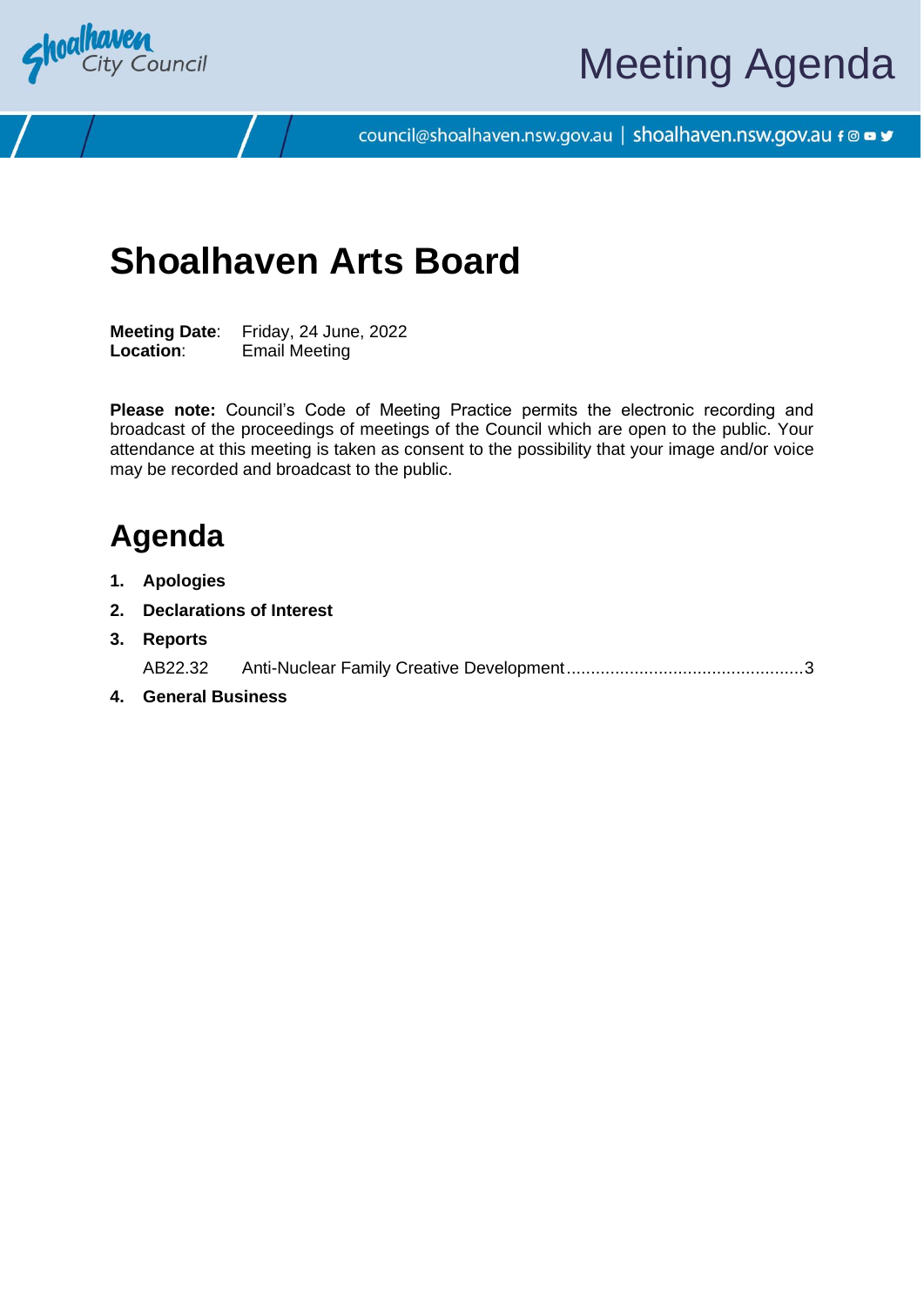

#### **Membership**

Ms Christine Dunstan - Chairperson Clr Tonia Gray Clr John Kotlash Clr Moo D'Ath Clr Patricia White (Alternate) Clr Paul Ell (Alternate) Mr Stephen Buzacott Mr Rob Crow Mr Frank Howarth Dr Lynda Kelly Ms Jenny Thompson

Quorum – Majority of the members.

#### **Purpose**

- a) To contribute to and develop strategy and policy both for the Shoalhaven City Council as well as in alignment with the Region.
- b) To develop and implement policy, planning and vision for the broad arts within existing resources and use a co-opted panel of peers for professional advice. They include:
	- Visual Arts
	- Heritage and Museum Sector
	- **Literature**
	- Performing Arts
- c) Advocate and maintain specific arts related portfolios.
- d) Advocate and promote Board recommendations.

#### **Delegated Authority**

- Act within adopted budgets aligning with Council's strategic plans and document, and make recommendations on the arts to Council.
- Appoint suitable representatives to fill casual vacancies on a set term basis.
- Inform and recommend policy for arts related funding programs, and where required by Council, vote on related matters.
- Establish a peer panel of professionals, experts and practitioners across art forms, heritage and cultural platforms to be co-opted as needed for input and advice to the Shoalhaven Arts Board.
- Establish a Shoalhaven Arts Foundation:
	- o To support the development and enrichment of broad arts across the Shoalhaven including visual, heritage, literature & performing arts
	- o To ensure that the Foundation in its governance, membership and charter are independent/ and at arms-length from Council yet works in concert with the Shoalhaven Arts Board, Council and the community needs
	- $\circ$  To fundraise and develop a sustainable principal investment to generate ongoing grant funds.

Relevant staff will work collaboratively with the Shoalhaven Arts Board to:

• Develop and implement activities to achieve objectives in line with the Shoalhaven Arts Board recommendations, the Council's policies and corporate plan.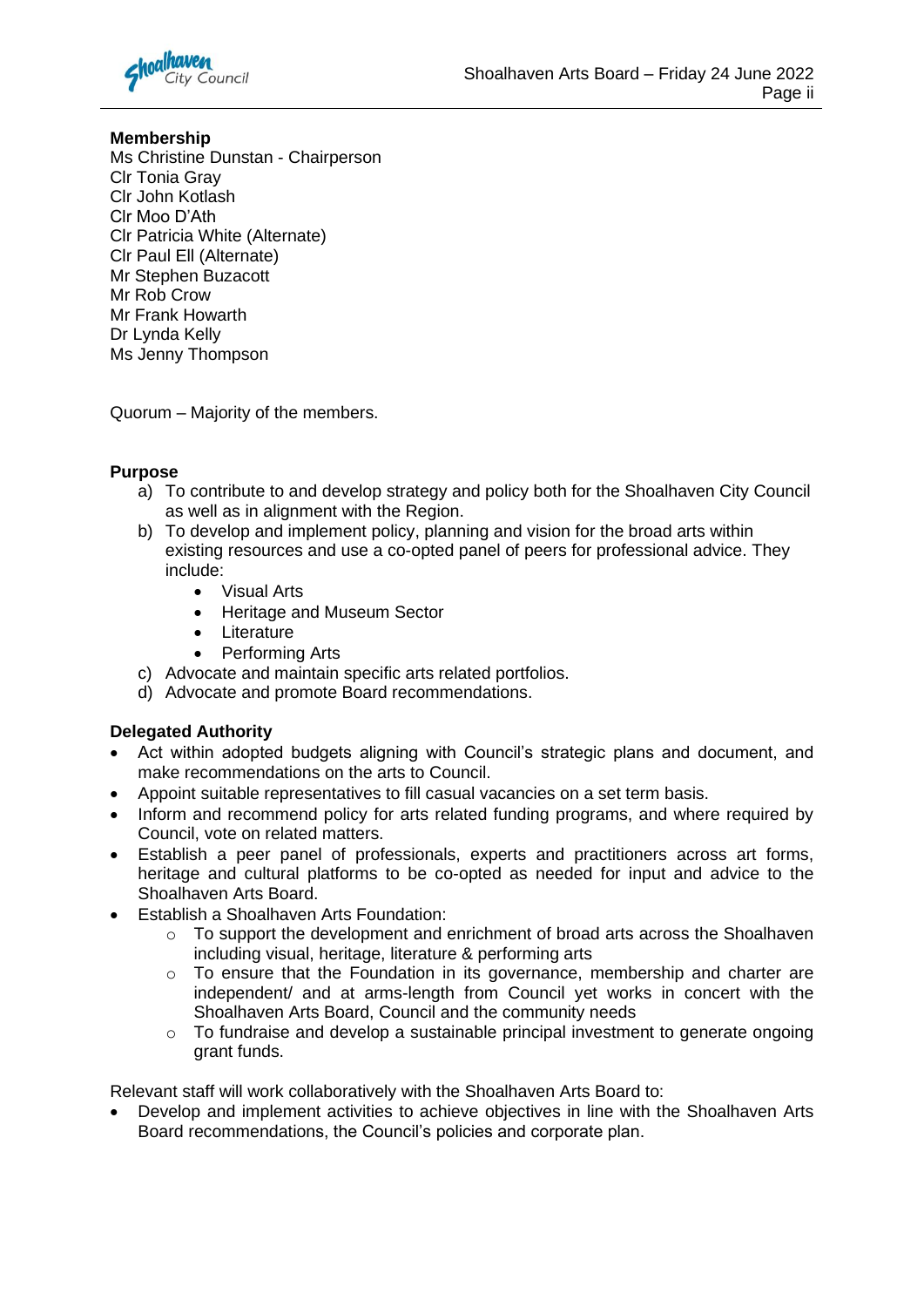### <span id="page-2-0"></span>**AB22.32 Anti-Nuclear Family Creative Development**

**HPERM Ref:** D22/255136

**Department:** Shoalhaven Entertainment Centre **Approver:** Sarah Taylor, Manager - Library Services

#### **Reason for Report**

Seeking Shoalhaven Arts Board's endorsement to release \$9,100 from the COVID Response Performing Arts Grant to support the development and delivery of a public 'work in progress' of Alana Valentine's play The Anti-Nuclear Family.

#### **Recommendation (Item to be determined under delegated authority)**

That Shoalhaven Arts Board endorses the \$9,100 be released from the Arts Reserve to financially support the creative development of Alana Valentine's play The Anti-Nuclear Family at Shoalhaven Entertainment Centre from July 11-16, 2022.

#### **Options**

1. Shoalhaven Arts Board endorses the funding

Implications: The planned creative development will proceed, as originally intended by the Board, at the time of awarding the COVID Response Performing Arts Grant to Alana Valentine for the commission of the play – The Anti-Nuclear Family - and subsequent presentation.

2. Shoalhaven Arts Board declines to fund the creative development

Implications: The creative development will not proceed

#### **Background**

Shoalhaven City Council, at its March 23, 2021 meeting, approved the Shoalhaven Arts Board's recommendation that Alana Valentine's COVID Response Performing Arts Grant application was successful. It was resolved that:

MIN<sub>21</sub> 151

- *1. The Shoalhaven Arts Board grants be allocated as follows:* 
	- *a. Professional Development Grants* 
		- *i. Anna Nangle - \$2,210*
		- *ii. Albatross Musical Theatre Company - \$2,710*
		- *iii. Alaska Turner - \$3,000*
		- *iv. Jill Talbot - \$3,000 v. Natalie McDonagh - \$2,150*
	- *b. Sense of Place Grants* 
		- *i. Annaliese Szota - \$8,450*
	- *c. COVID Response Performing Arts Grants*